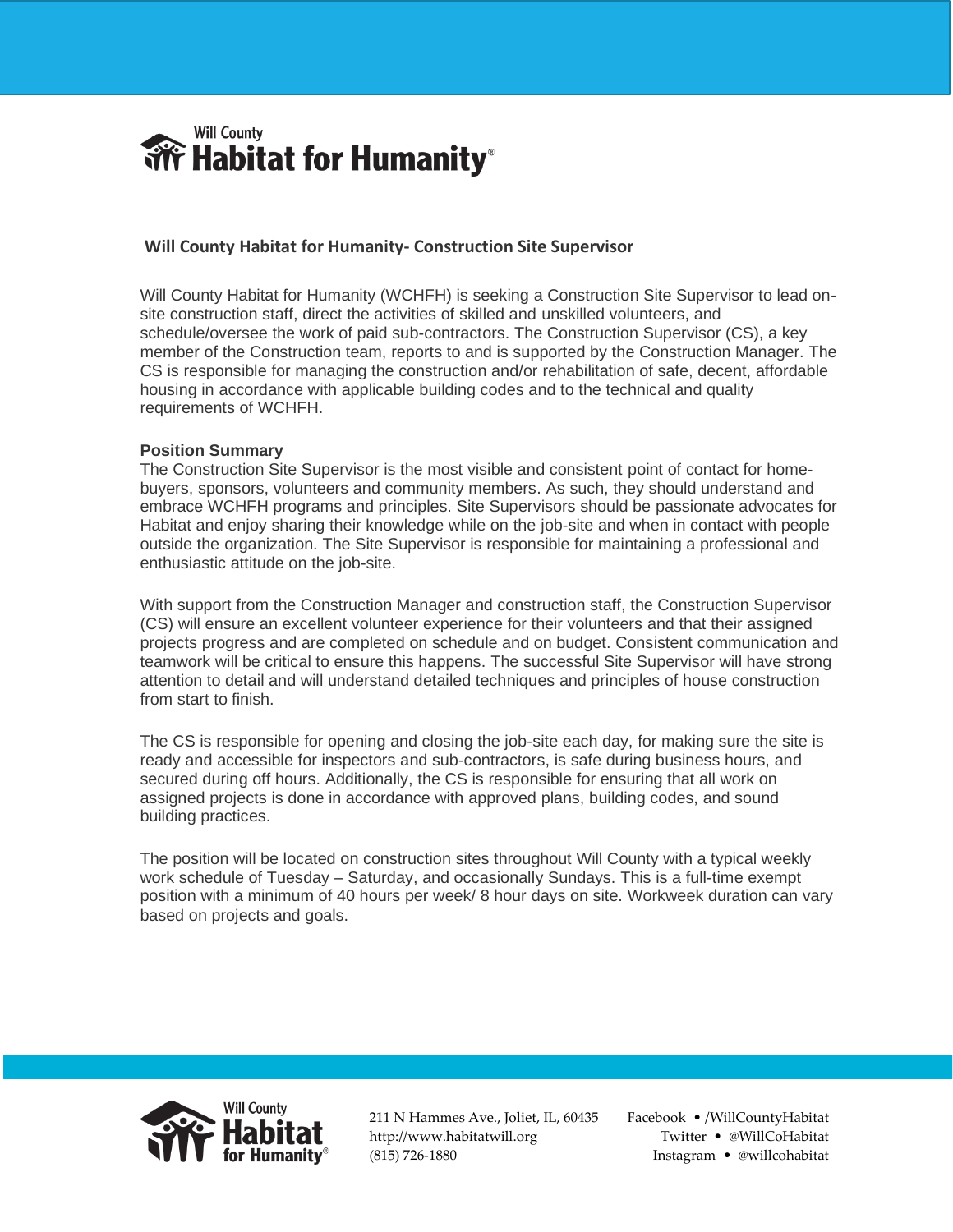## **Primary Responsibilities**

- Supervise and coordinate all aspects of building and/or remodeling assigned houses in an efficient and safe manner; Maintain build schedules, schedule inspections, coordinate daily site work and activities, maintain quality standards, and ensure house(s) are completed by the scheduled move-in day.
- Ensure a safe jobsite always.
- Serve as ambassador for WCHFH and its mission by ensuring an excellent volunteer experience.
- Educate, motivate, supervise, and give recognition to volunteers and AmeriCorps members as they work on assigned construction projects.
- Train volunteers in the safe usage of tools and equipment to prevent both injuries and damage.
- Update build schedules for assigned construction projects and communicate construction and volunteer needs with Volunteer Dept. and Construction staff
- Provide construction labor and/or site leadership as needed to ensure the project schedule is met in a safe environment and in a quality manner.
- Plan for each work day to ensure that all necessary resources, material and human, are available to accomplish the days tasks.
- Manage sub-contractor process and progress on jobsite(s). Supervisor should work with management team to set and adjust scheduled subs as needed. Supervisor will inspect sub-contracted work, ensure and sign-off on quality, report needs or issues back to the team and ensure sub-contractors adherence to building codes and green building standards.
- Manage materials onsite, inspect deliveries, order/acquire materials as needed, and communicate needs ahead of time to Construction management team. Site will be kept clean and safe at all times.
- With assistance from the Construction staff, schedule and coordinate field inspections with the Inspections Department, Engineering Department, and County and City officials for the grant funds attached to specific homes.
- Ensure that all assigned vehicles, tools, and equipment are securely stored during off hours.
- Periodically inspect vehicles, tools, and equipment (including ladders) to make certain they are in proper and safe working condition.
- Build and foster positive relationships with Home-Buyers, Volunteers, Neighbors, Vendors, and Sub-Contractors.
- Implement the Construction Safety Program for each assigned project.
- Complete and turn in purchasing documents to Accounting in a timely manner.
- Assist WCHFH and Construction team with other projects as needed.
- Provide quality controls to meet Green Building Specifications.

## **Qualifications**

The Construction Supervisor must be committed to WCHFH's mission and vision. They will have successful residential construction experience with a thorough knowledge of sound construction procedures and standards, site maintenance, working with subcontractors, use of building materials, current building codes, and OSHA safe work practices.